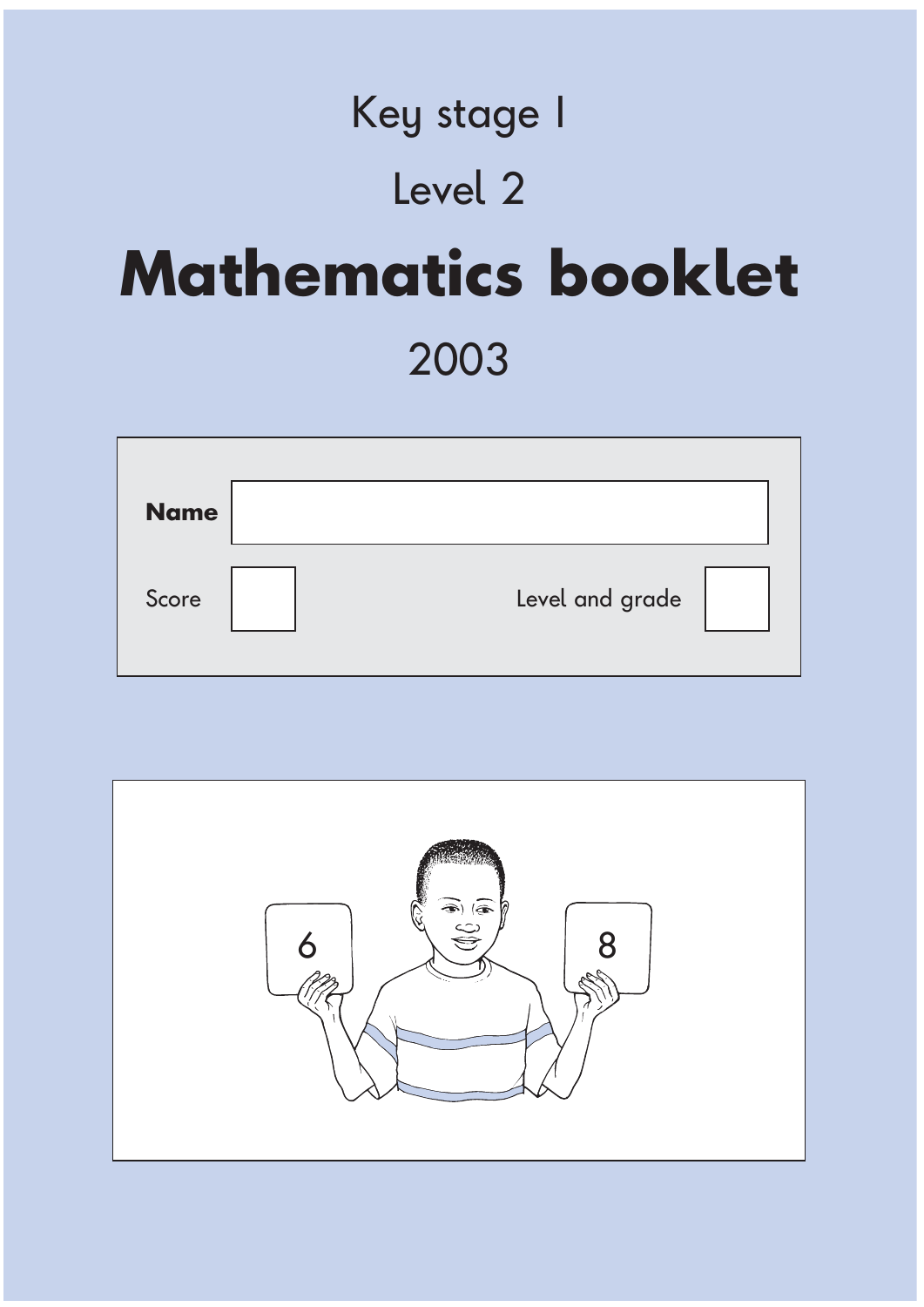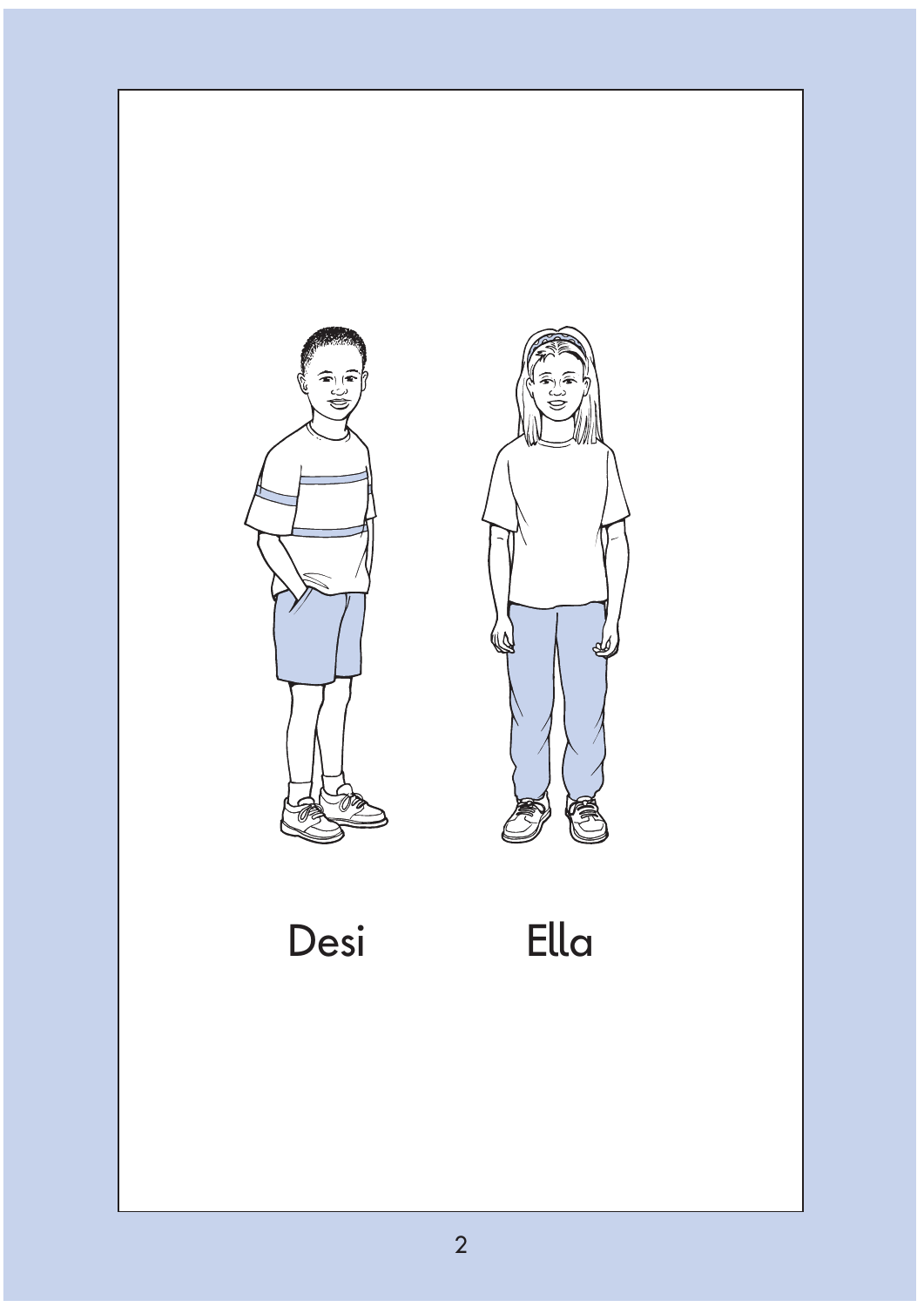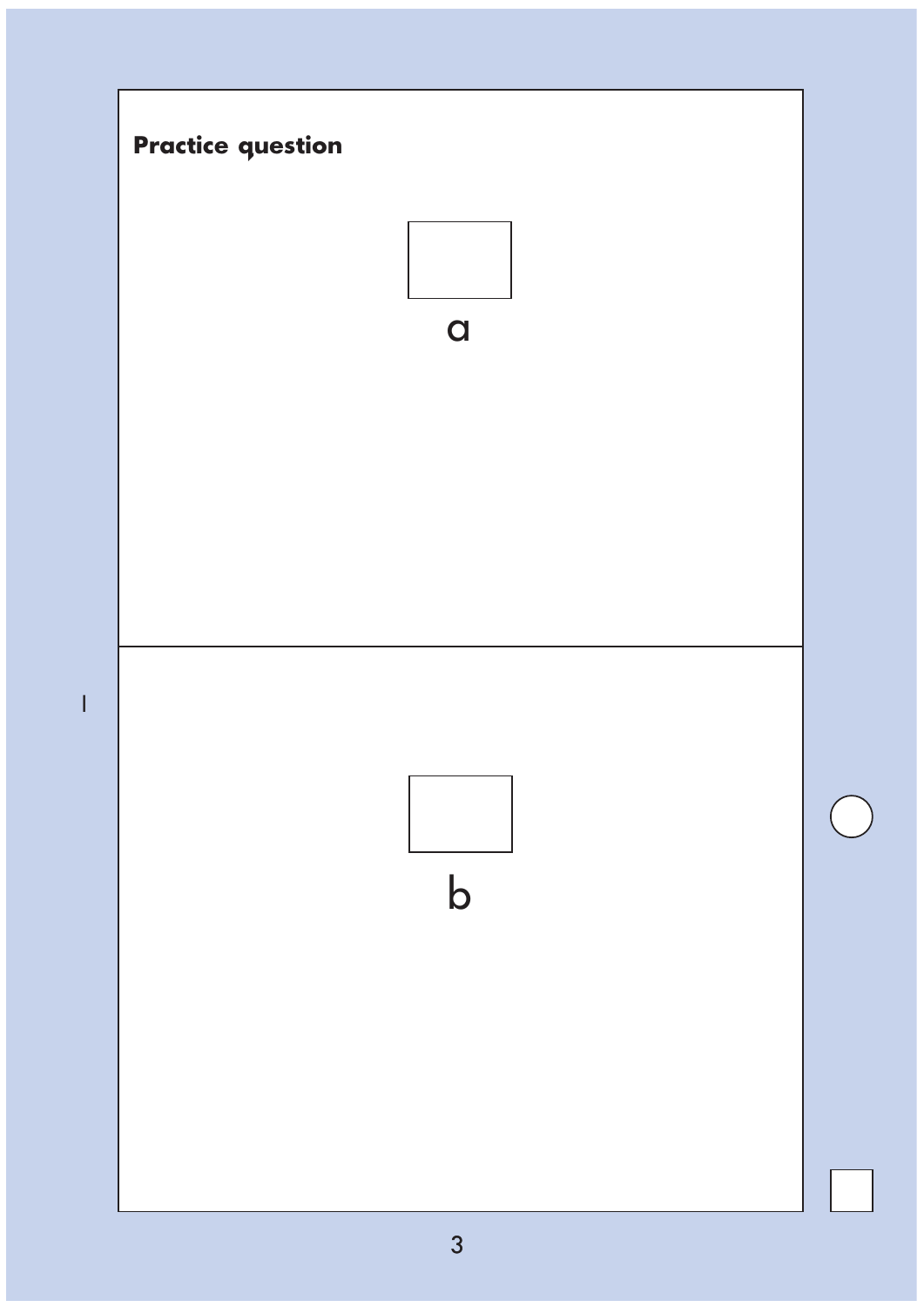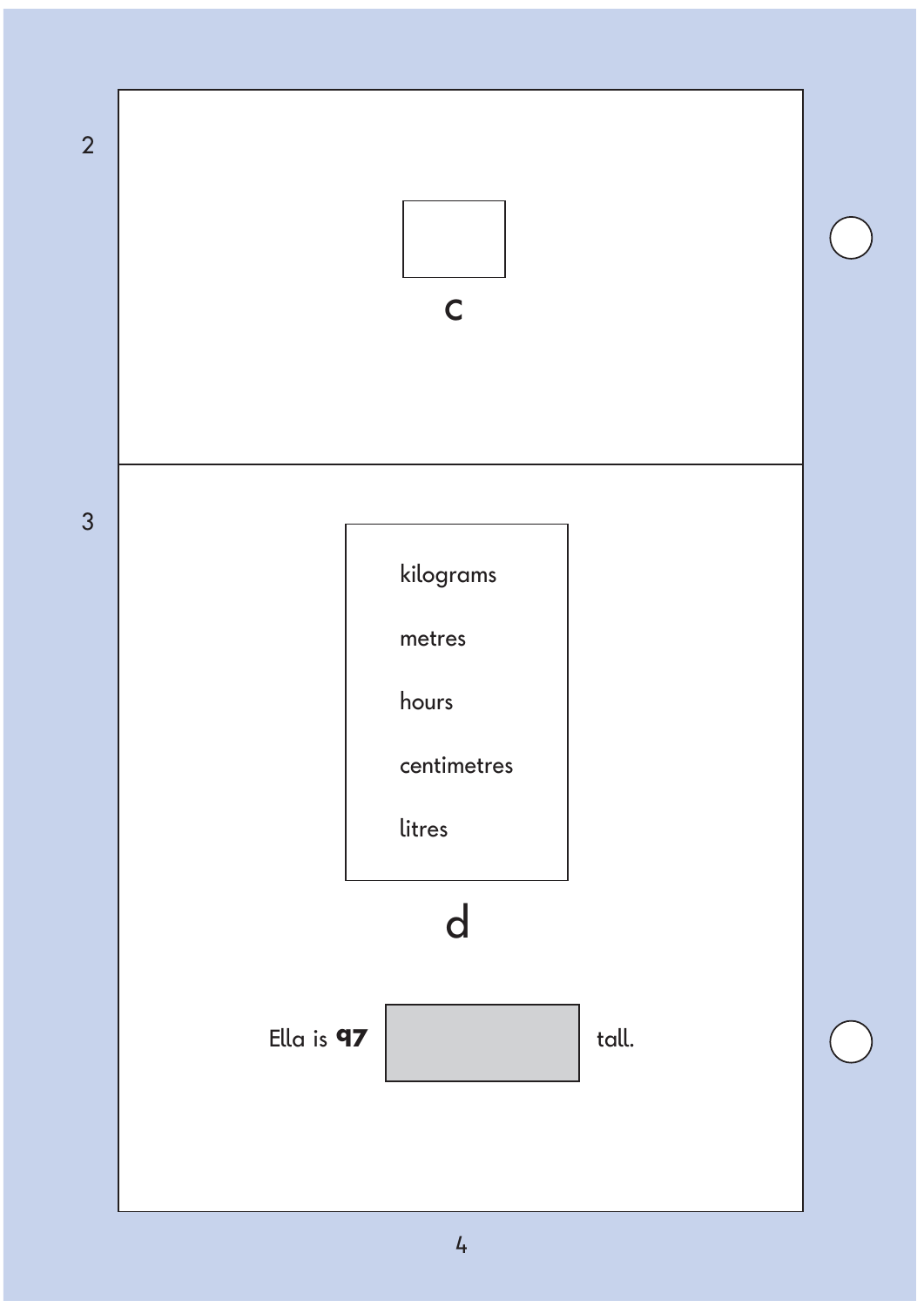

 $\overline{5}$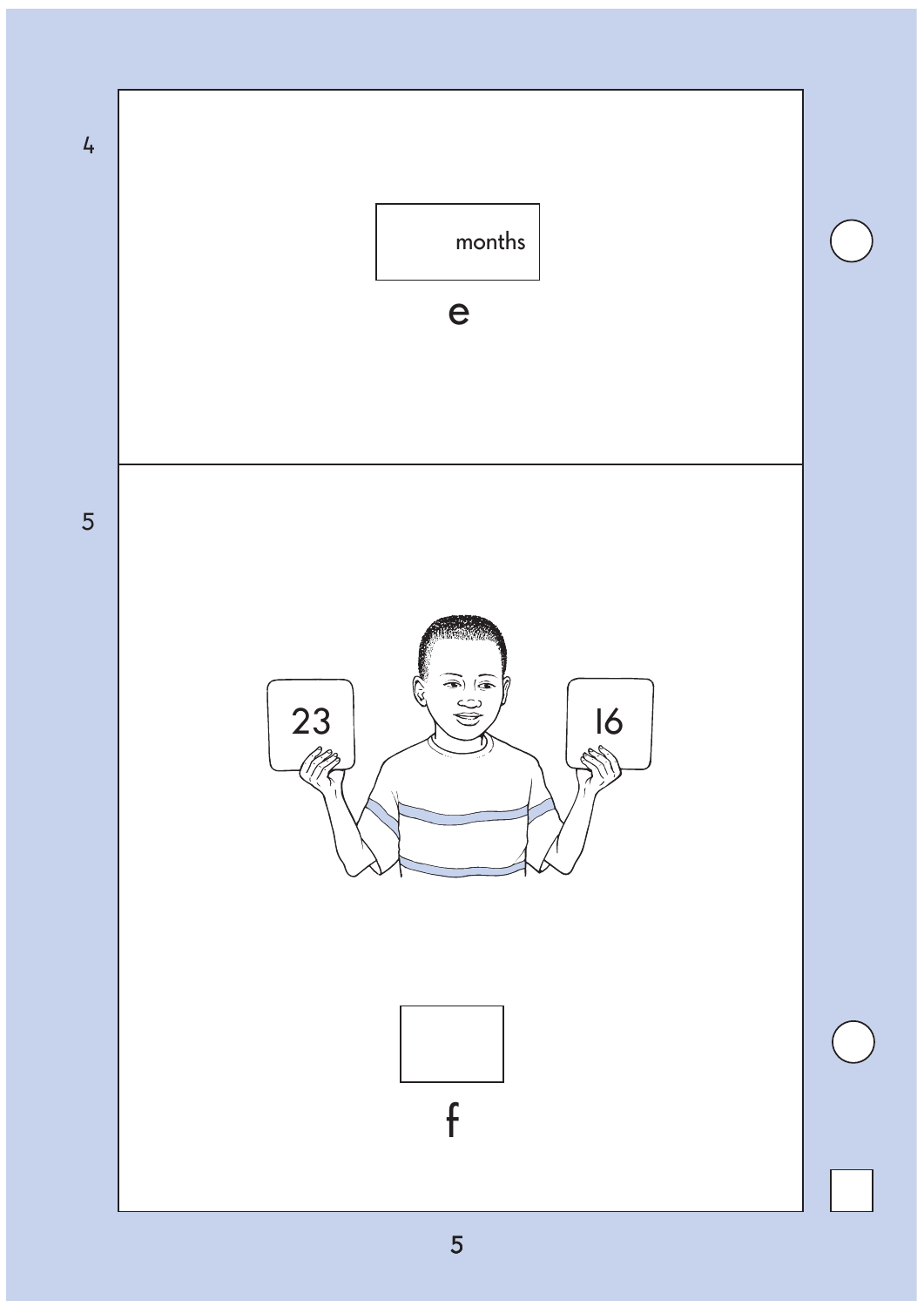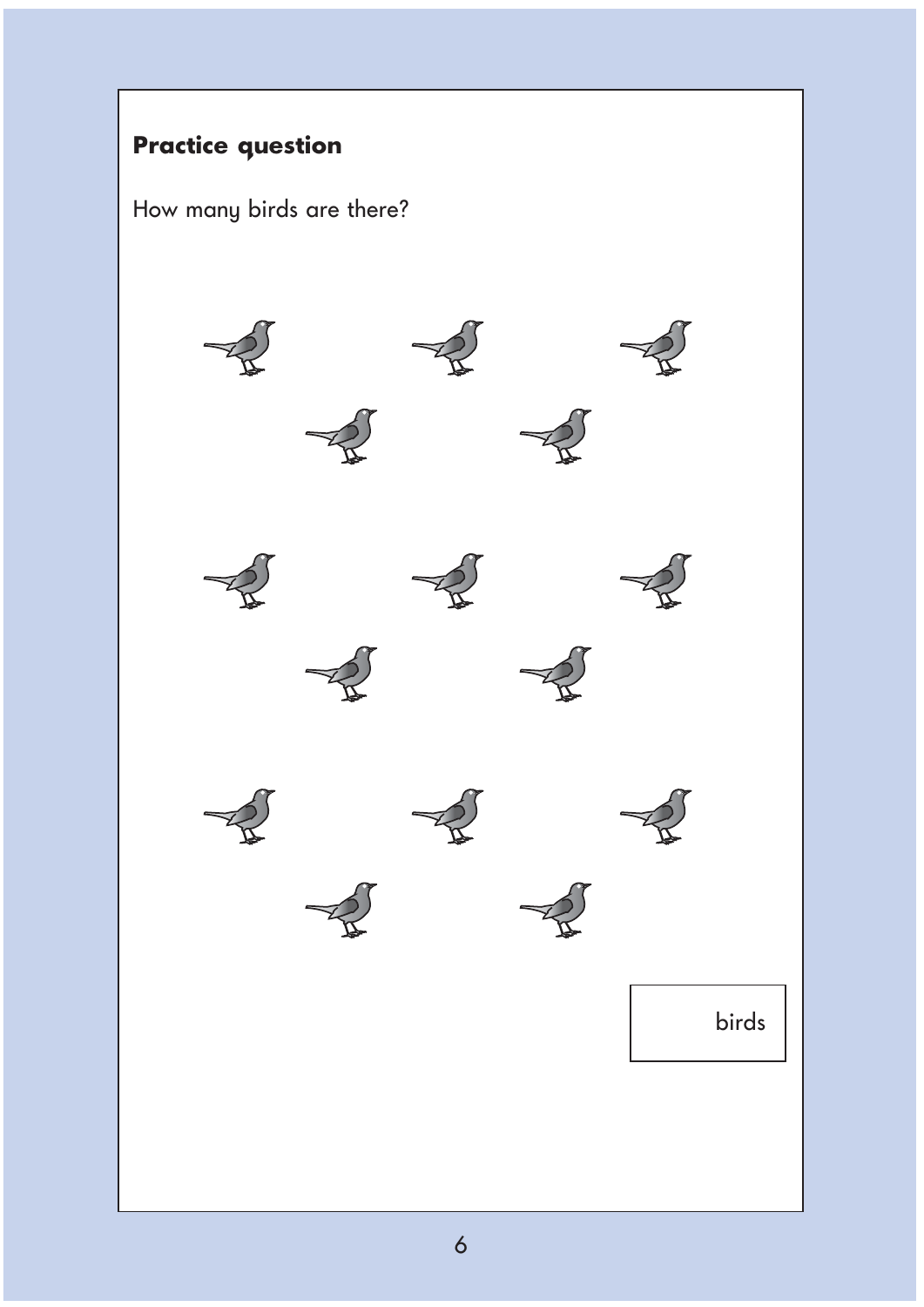6 One marble fits in each space in the box.

Tick  $(\checkmark)$  the box which can hold **18** marbles.







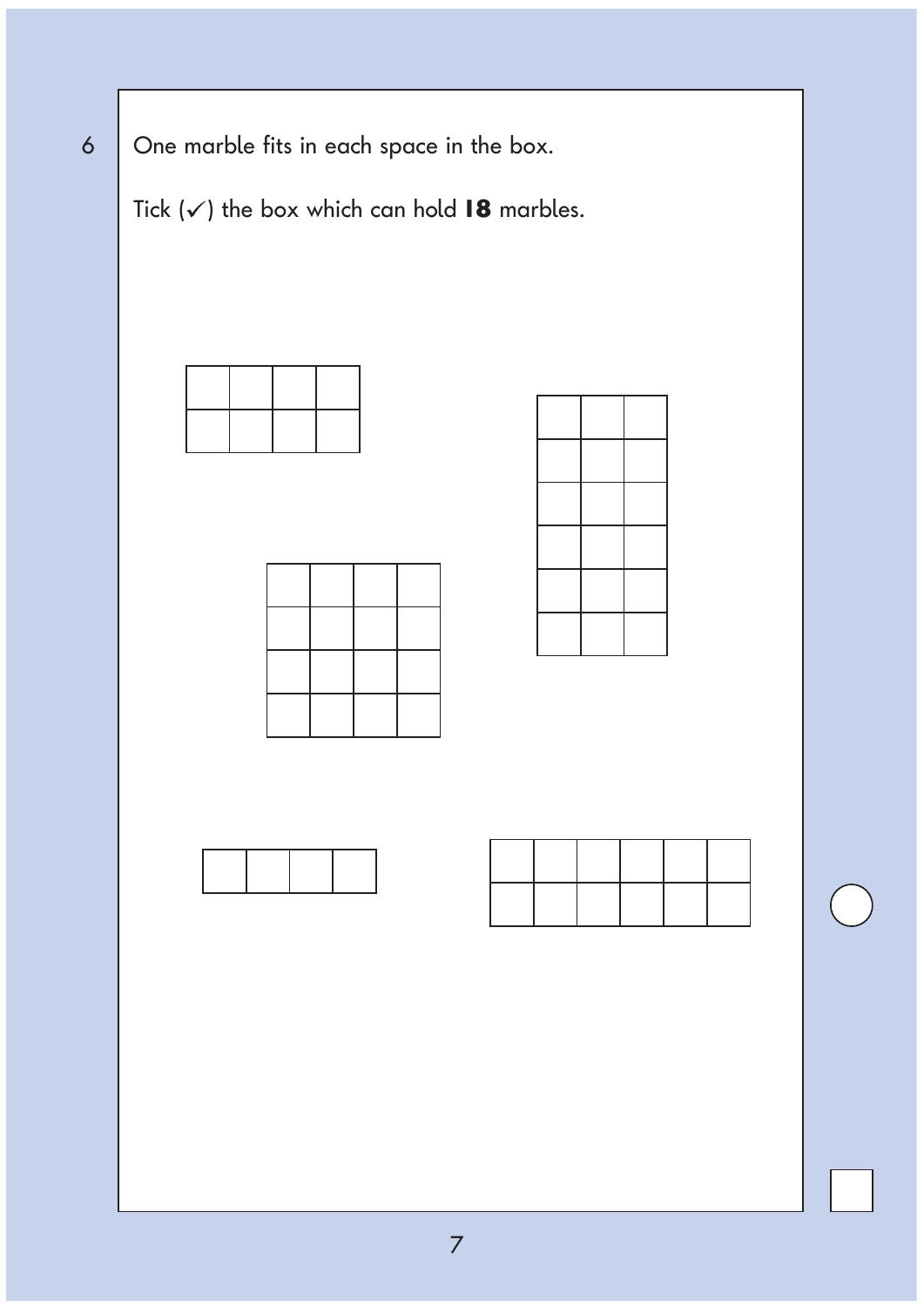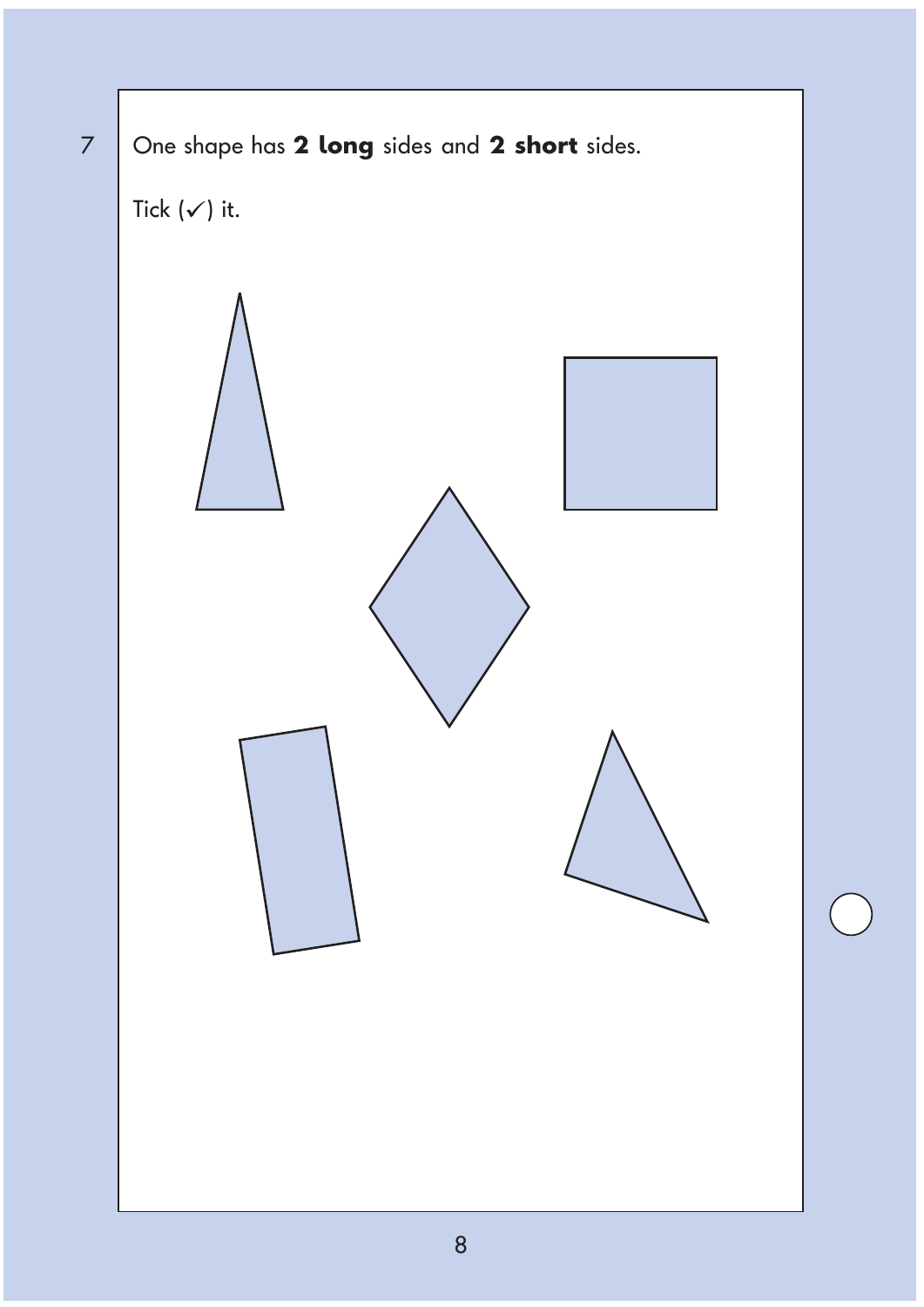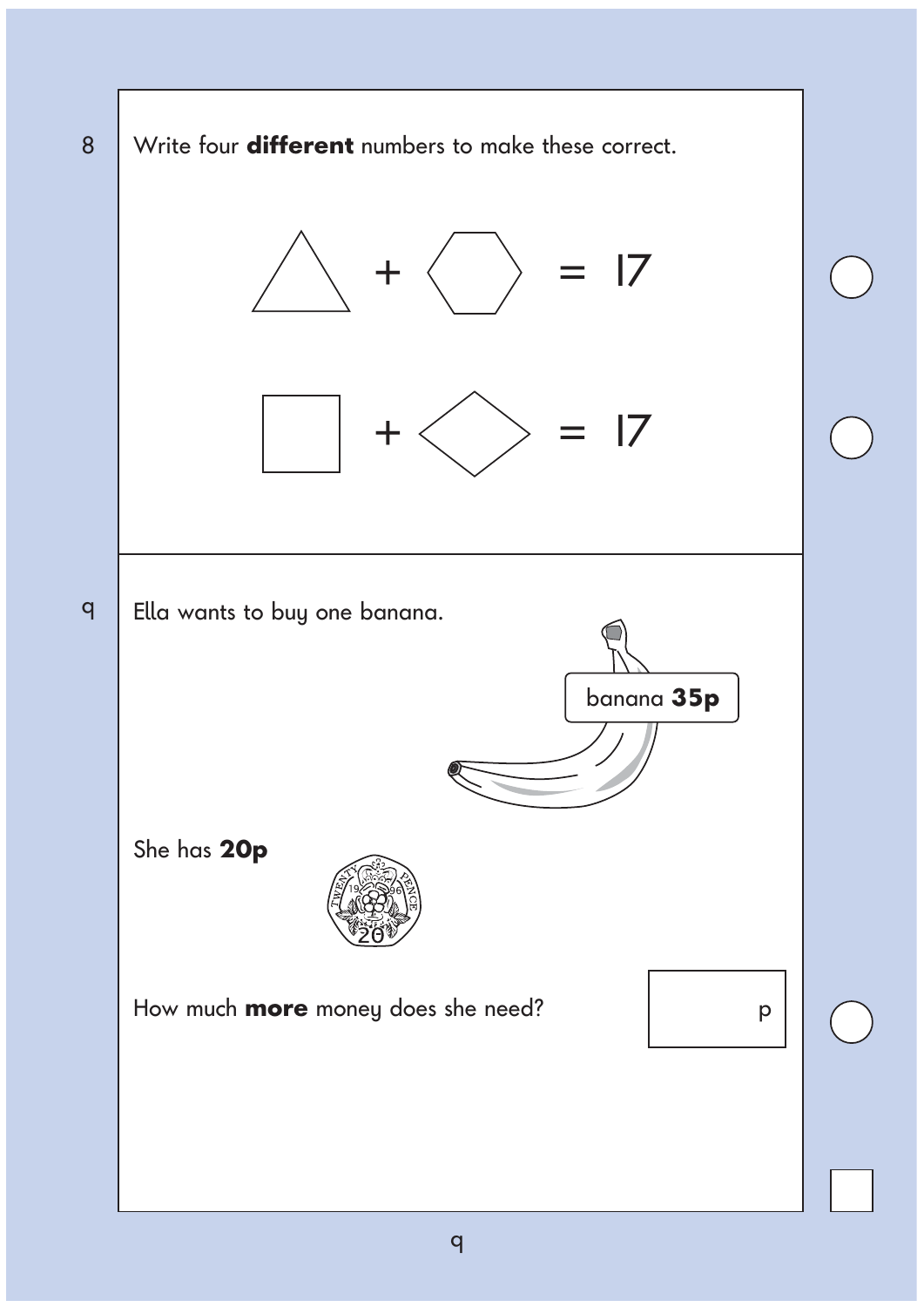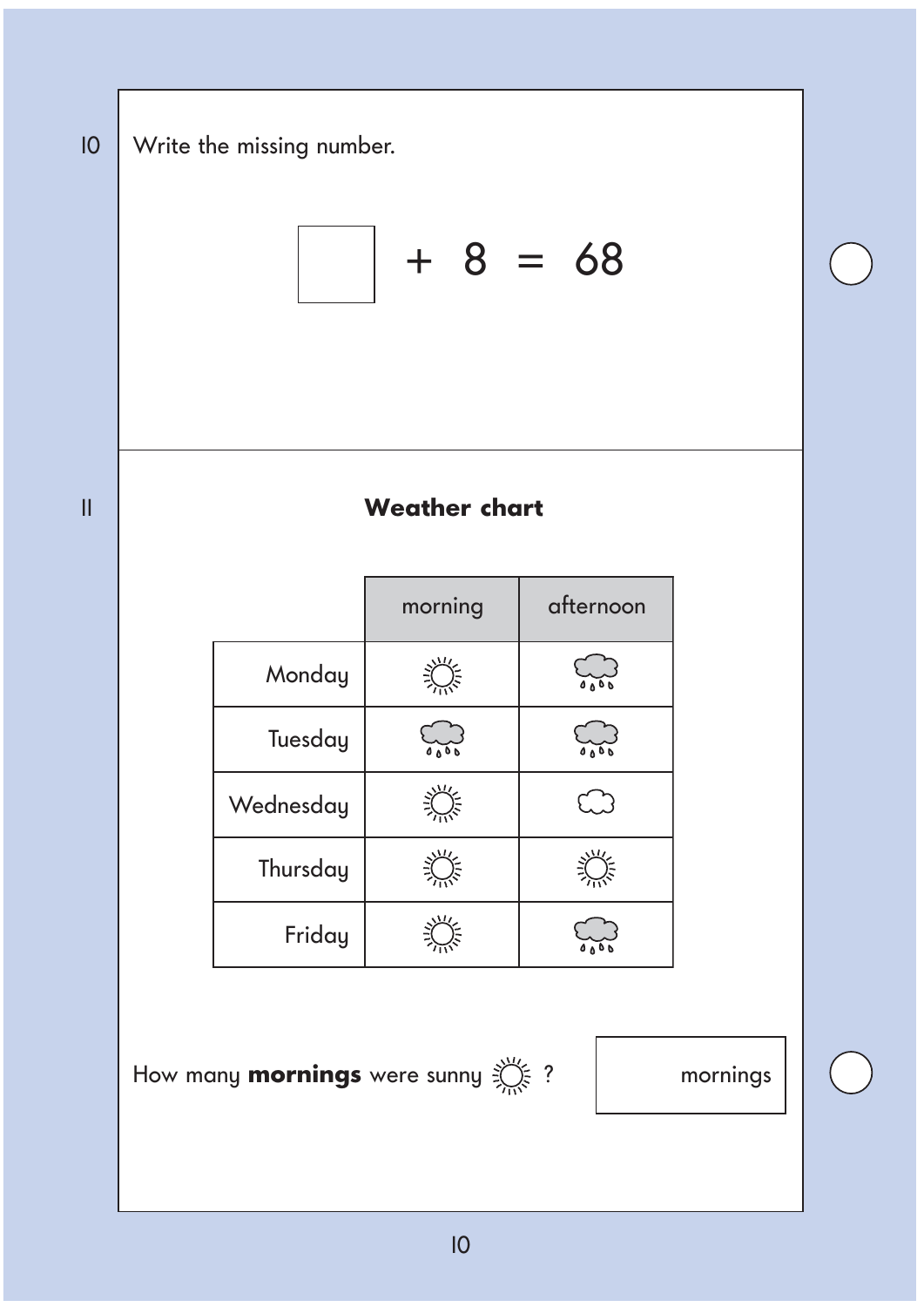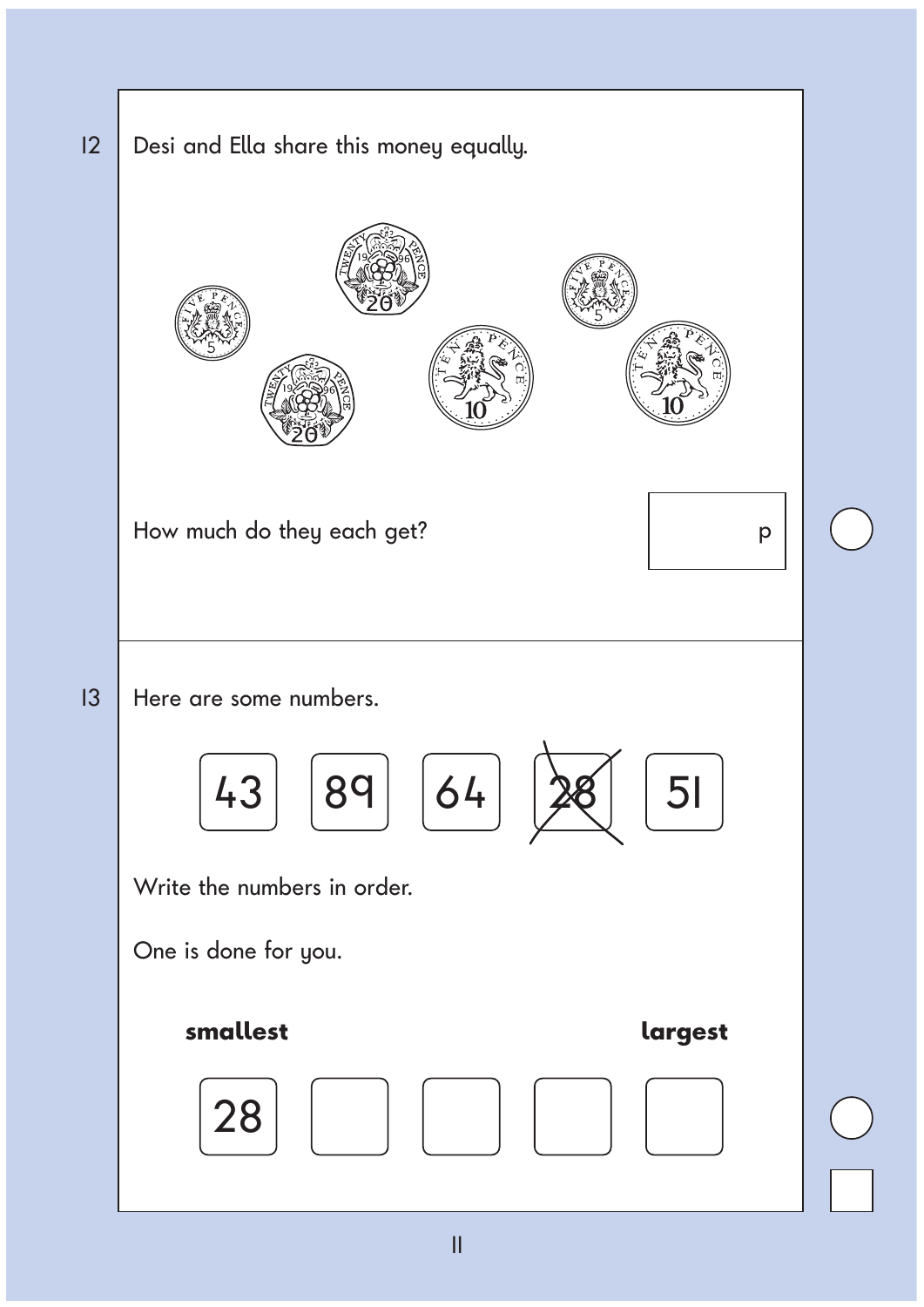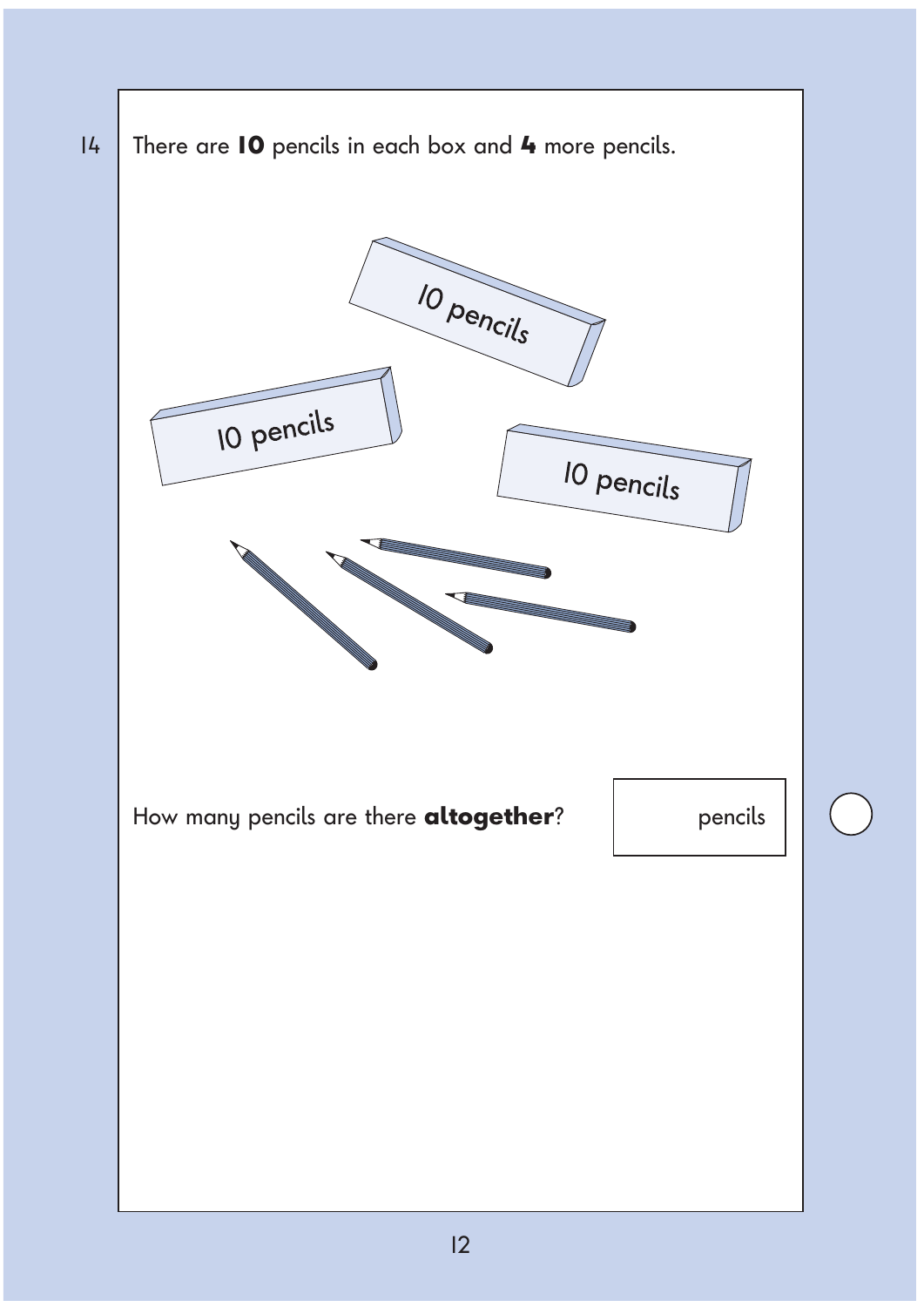| 15 | Write the answer.                               |  |
|----|-------------------------------------------------|--|
|    | $30 - 15 =$                                     |  |
|    |                                                 |  |
|    |                                                 |  |
| 16 | Write the two missing numbers in this sequence. |  |
|    | 5                                               |  |
|    |                                                 |  |
|    | $\mathbf\Omega$                                 |  |
|    | Ш                                               |  |
|    | 13                                              |  |
|    |                                                 |  |
|    | 7                                               |  |
|    | 19                                              |  |
|    |                                                 |  |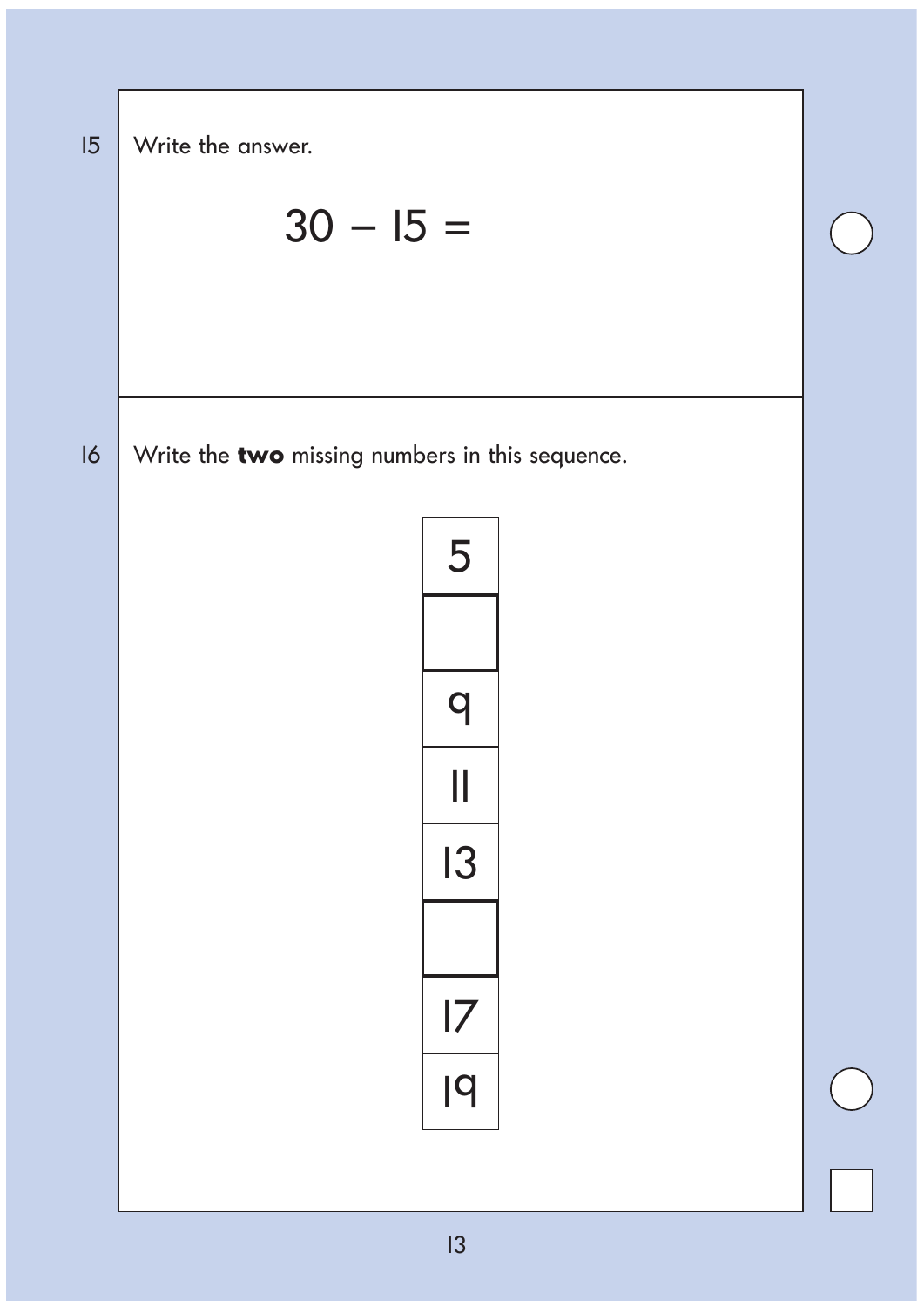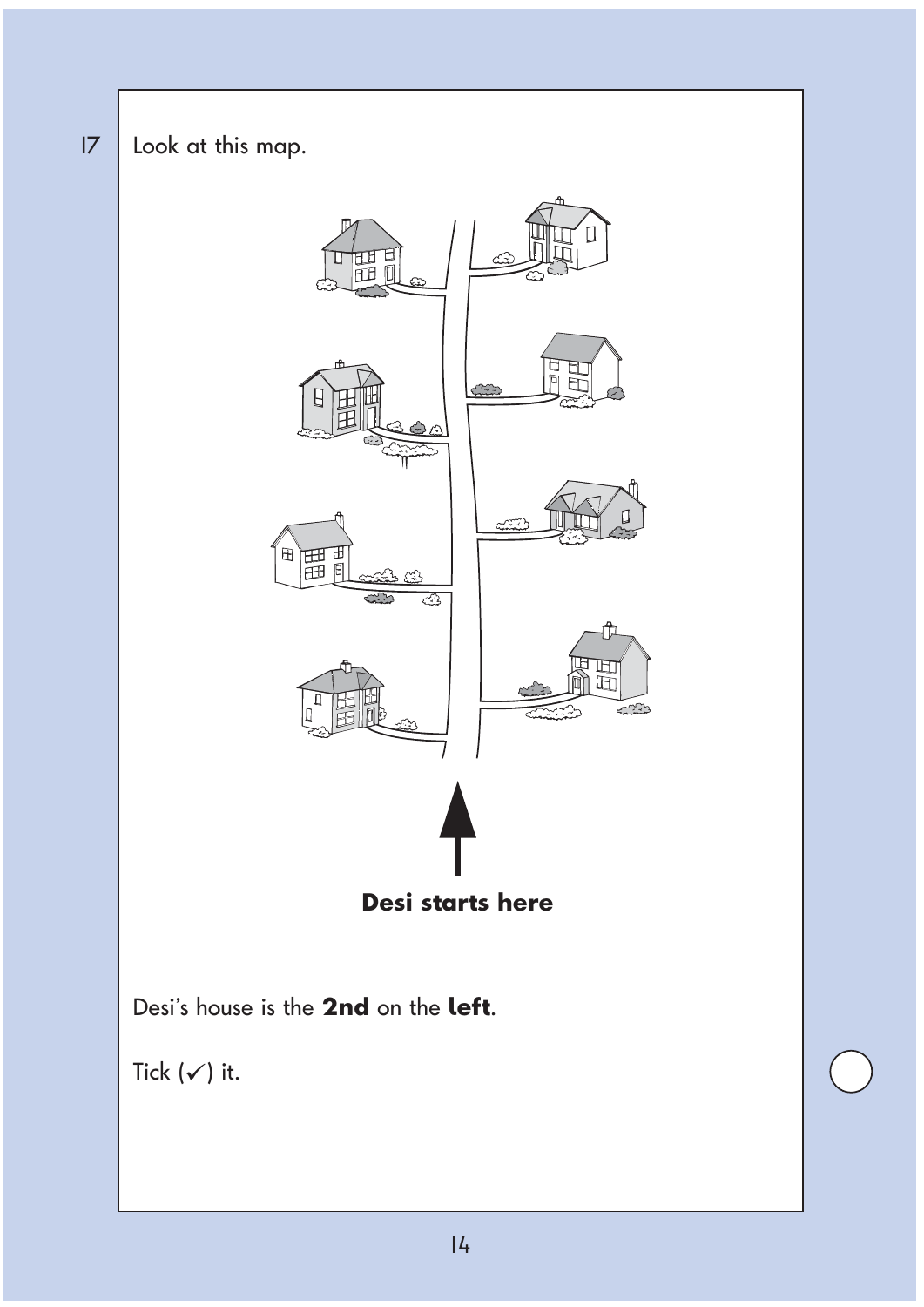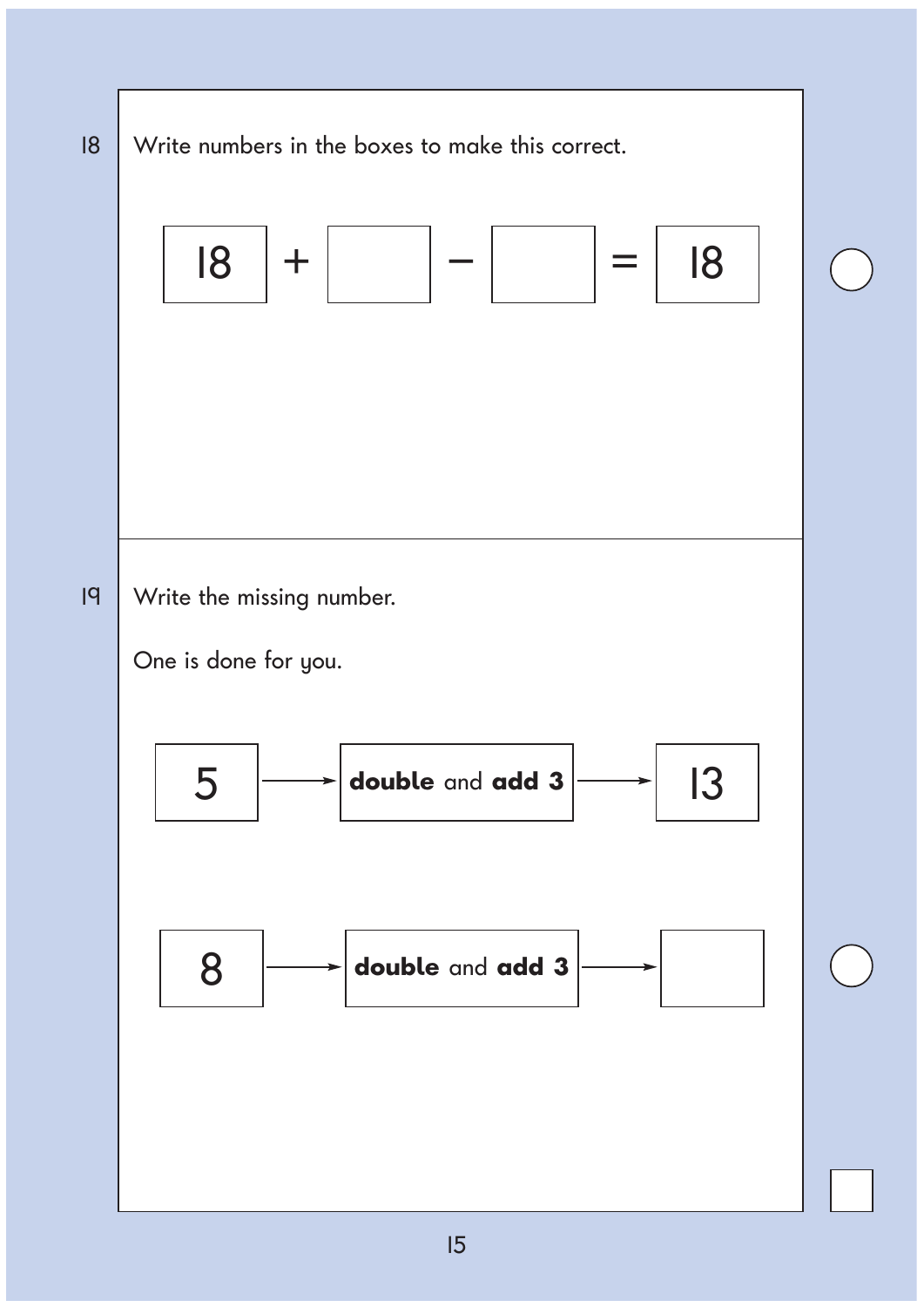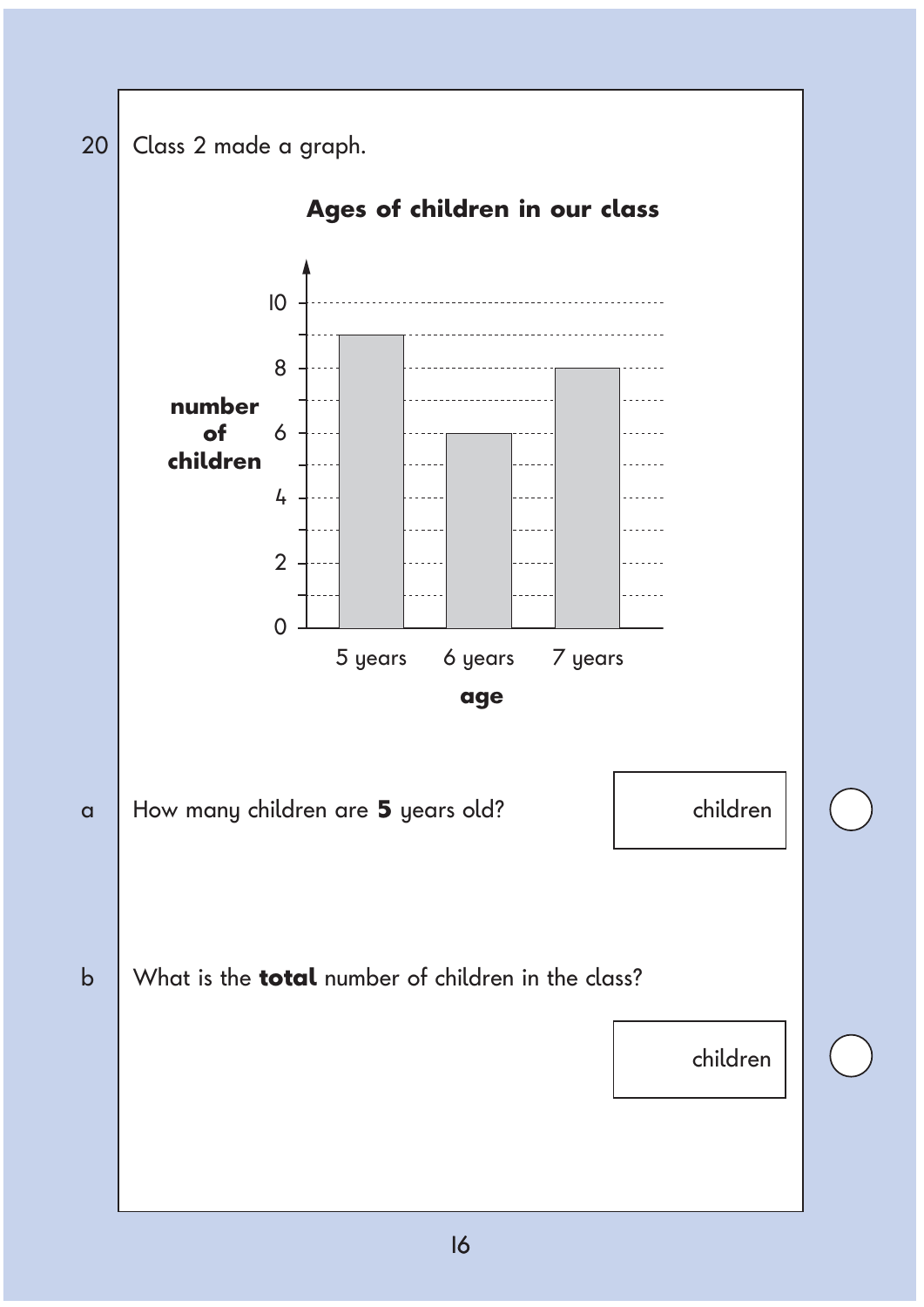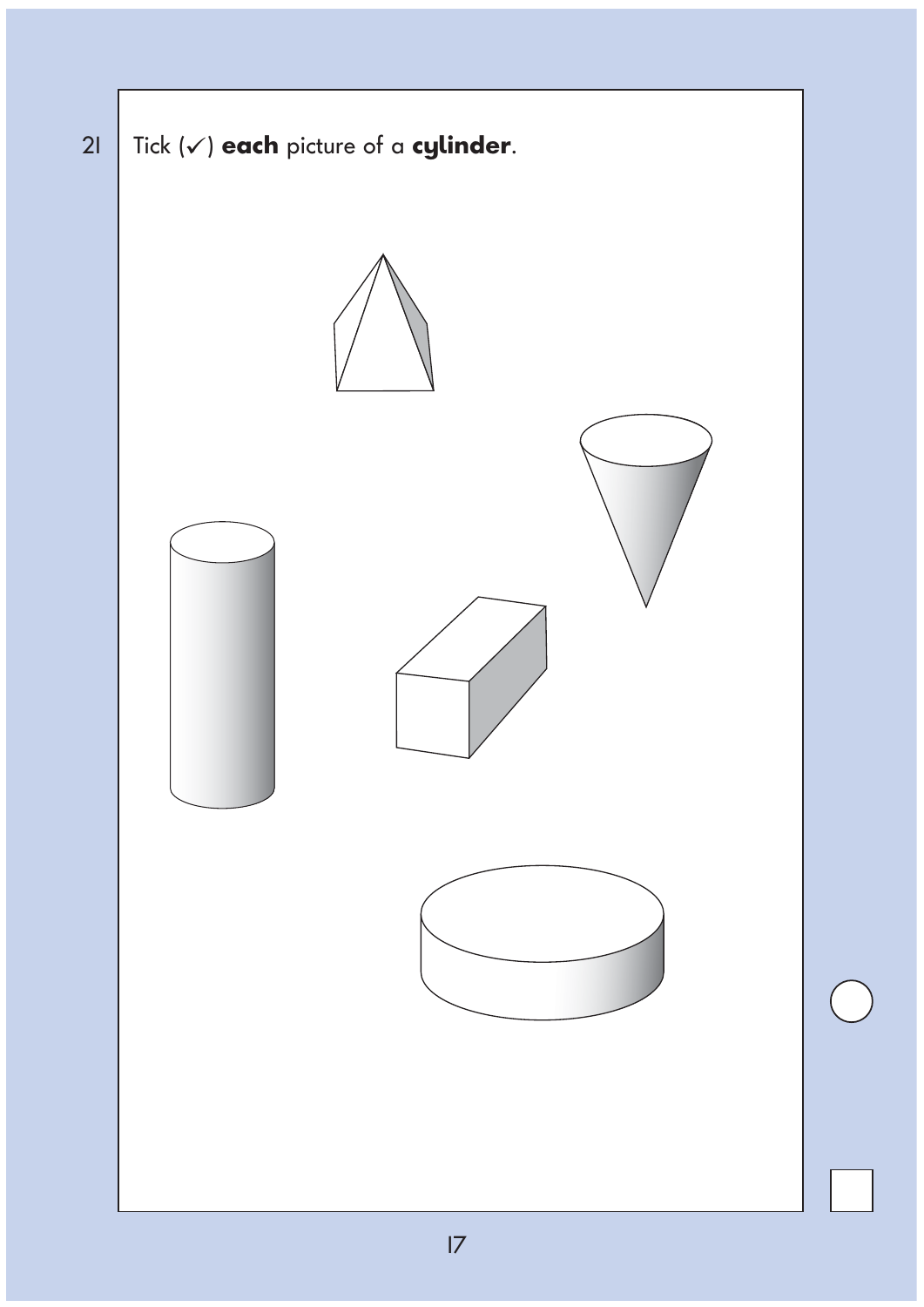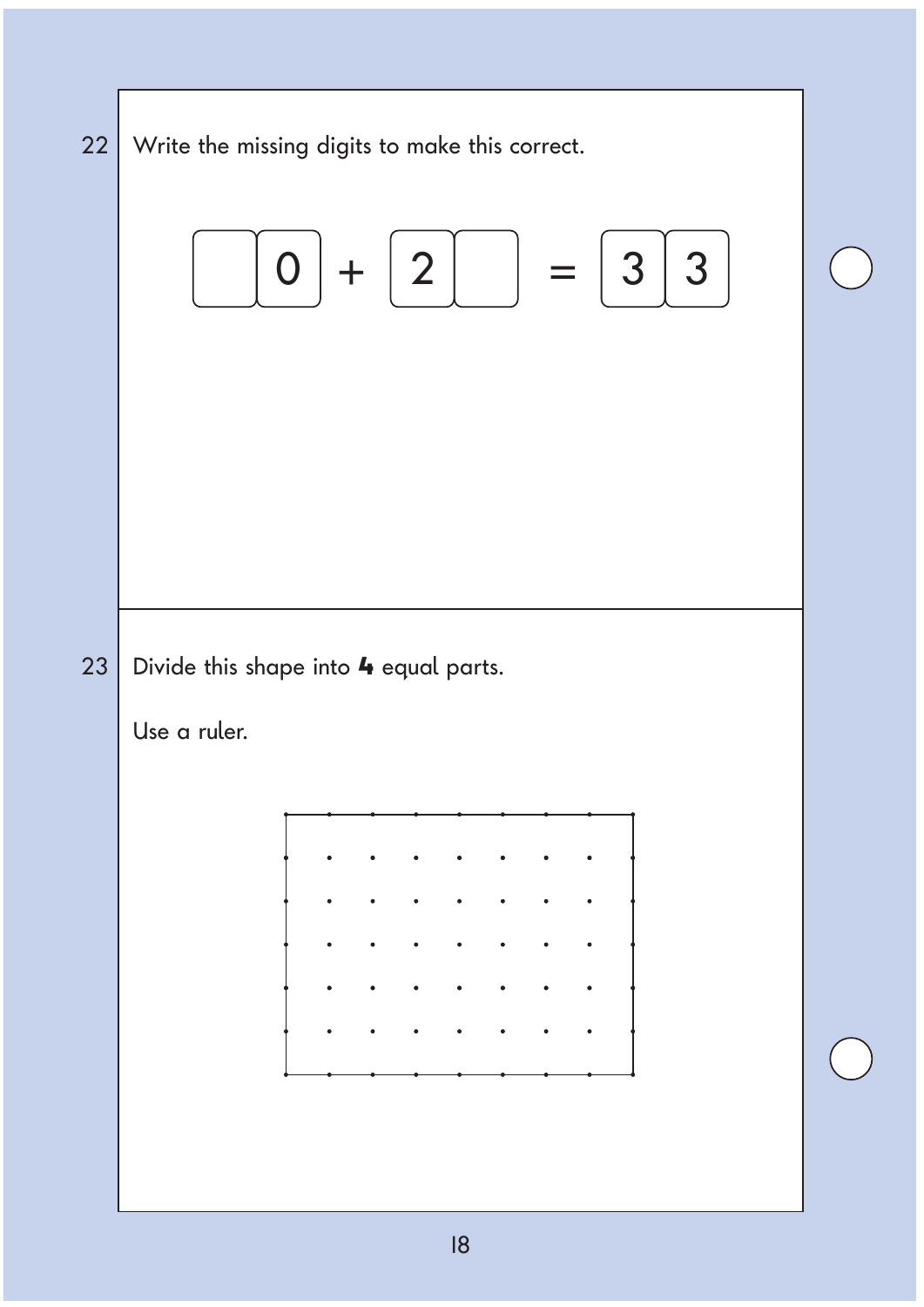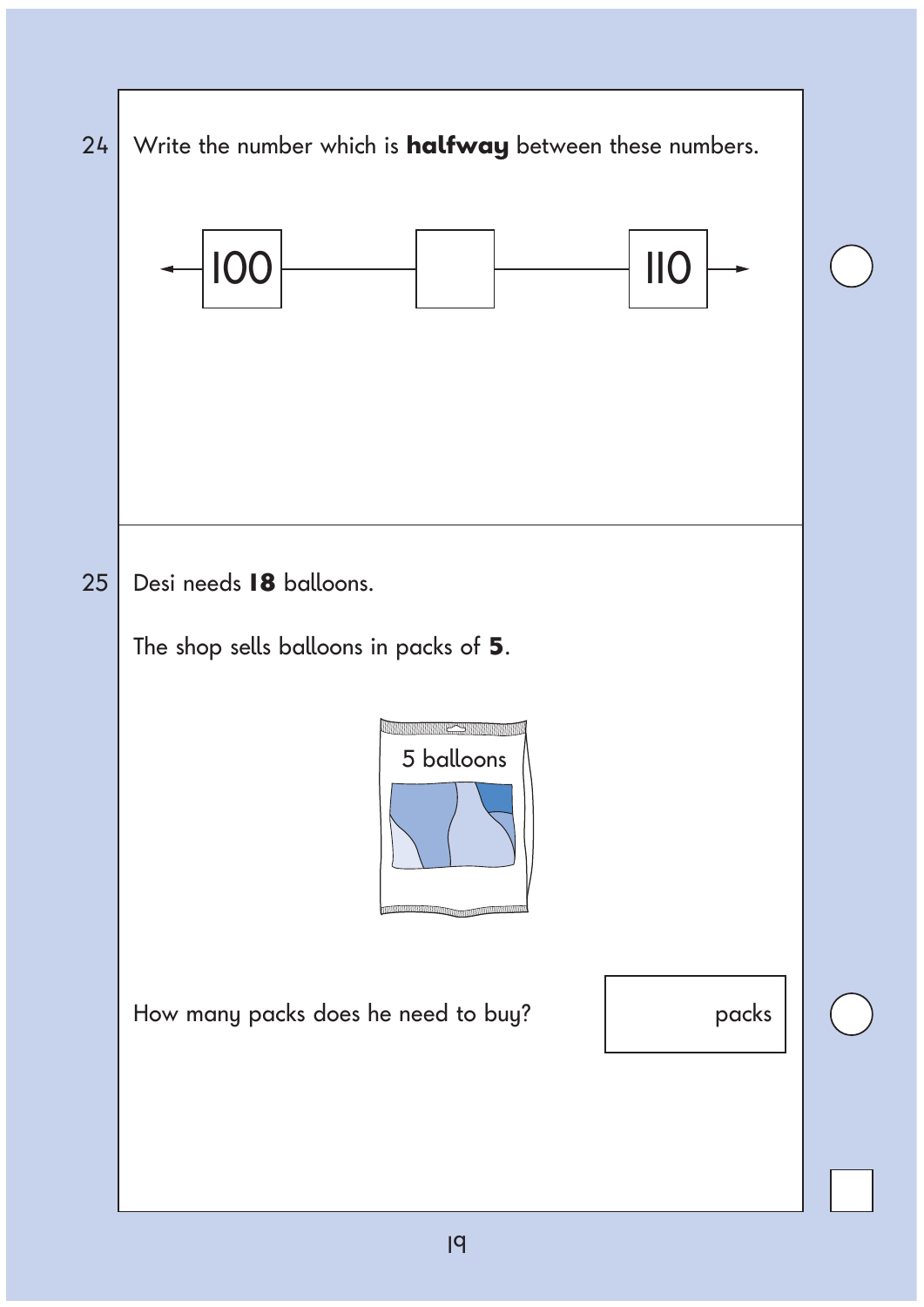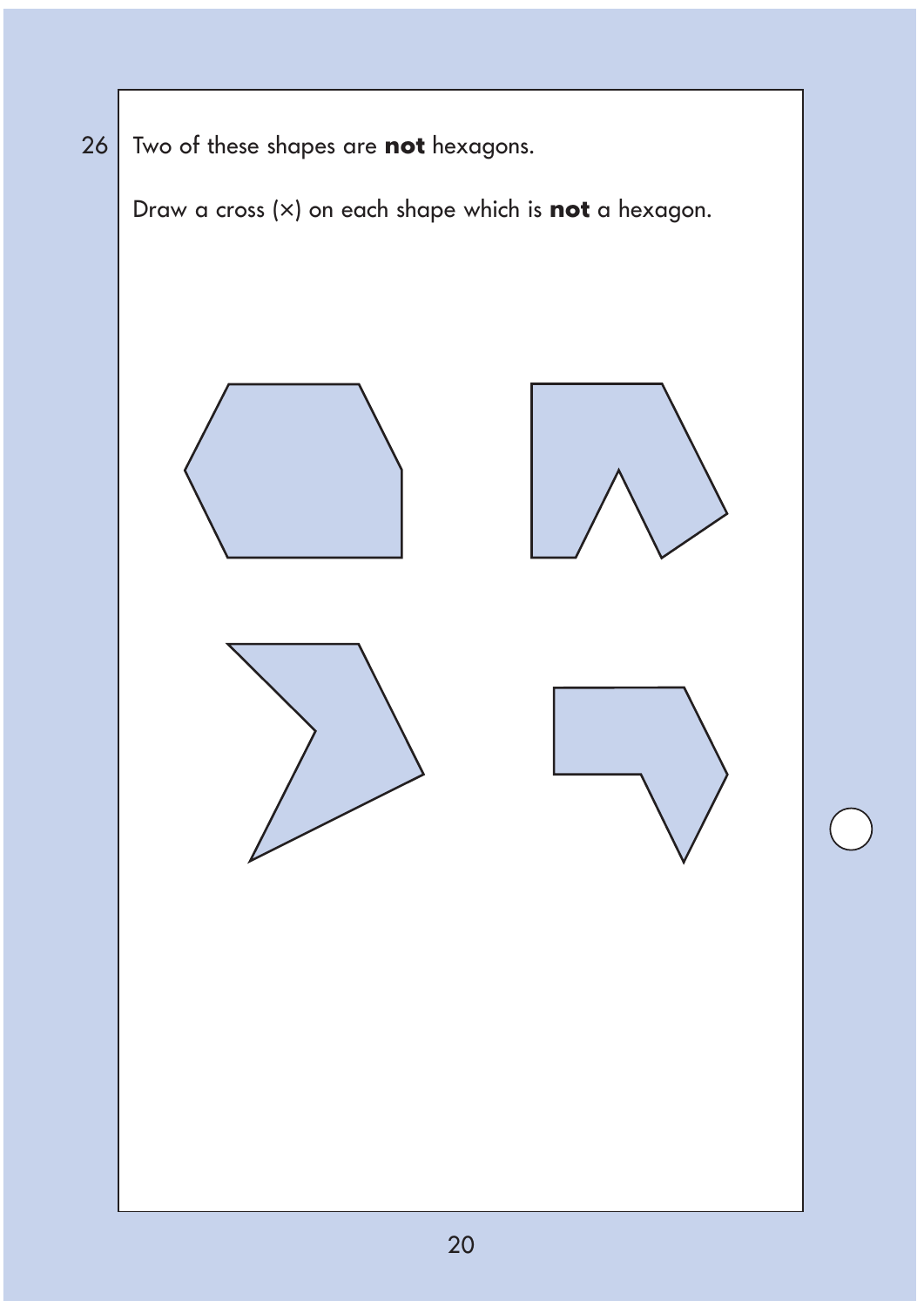## 27 There are **60** sweets in a bag.



**20** sweets are red.

**16** sweets are yellow.

The rest are green.

How many sweets are green?

Show how you work it out in the box.

green sweets

 $\begin{matrix} 0 \\ 0 \end{matrix}$